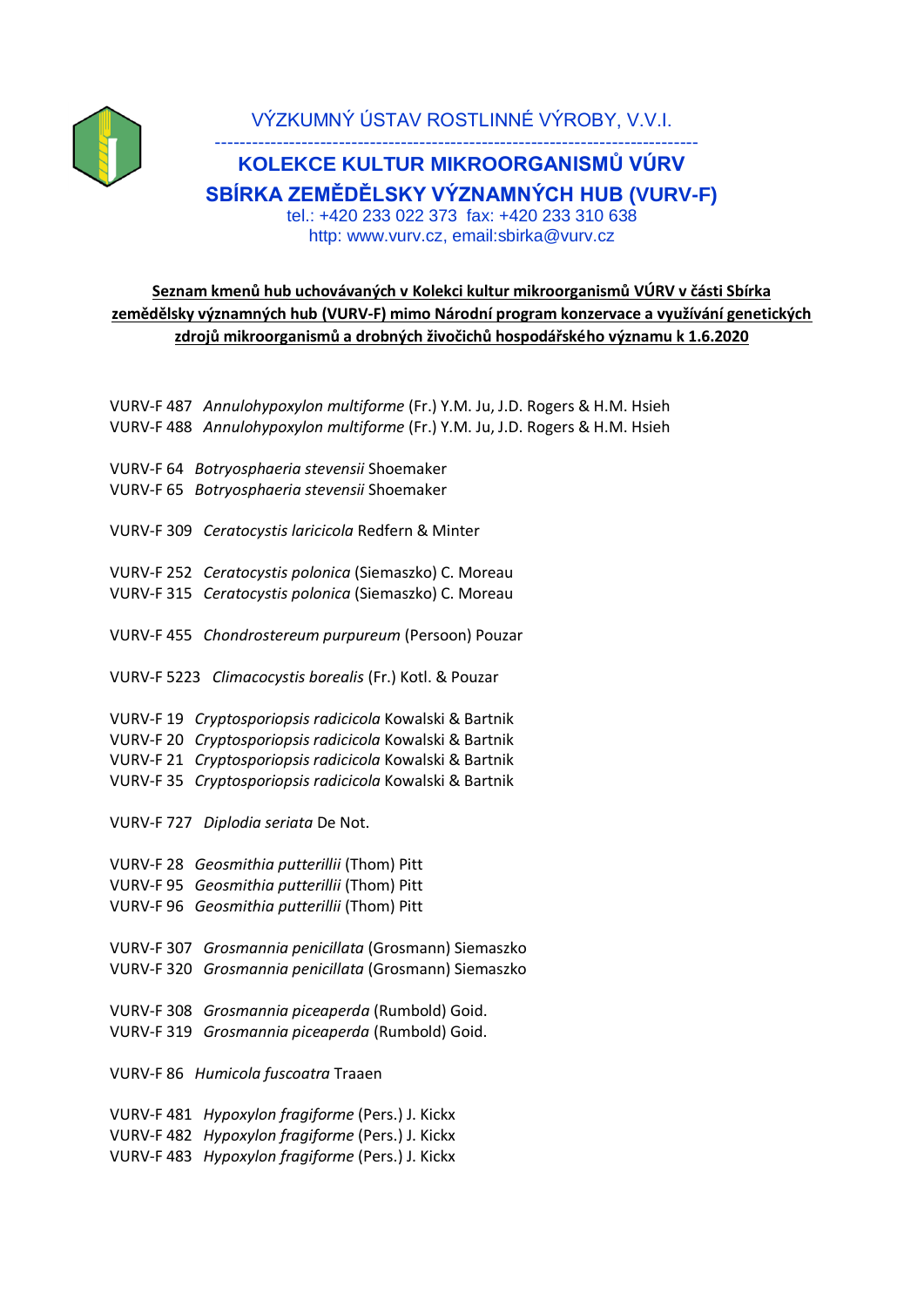VURV-F 484 *Hypoxylon howeanum* Peck VURV-F 485 *Hypoxylon howeanum* Peck VURV-F 486 *Hypoxylon howeanum* Peck VURV-F 489 *Kretzschmaria deusta* (Hoffmann) P.M.D. Martin VURV-F 5092 Leratiomyces percevalii (Berk. & Broome) Bridge & Spooner VURV-F 203 *Microdochium bolleyi* (R. Sprague) de Hoog & Hermanides-Nijhof VURV-F 87 *Monodictys glauca* (Cooke & Harkness) S. Hughes VURV-F 253 *Ophiostoma bicolor* R.W. Davidson & D.E. Wells VURV-F 182 *Ophiostoma grandicarpum* (Kowalski et Butin) Rulamort VURV-F 302 *Ophiostoma grandicarpum* (Kowalski et Butin) Rulamort VURV-F 303 *Ophiostoma grandicarpum* (Kowalski et Butin) Rulamort VURV-F 276 *Ophiostoma minus* (Hedgcock) Sydow & P. Sydow VURV-F 277 *Ophiostoma novo-ulmi* Brasier VURV-F 278 *Ophiostoma novo-ulmi* Brasier VURV-F 279 *Ophiostoma novo-ulmi* Brasier VURV-F 331 *Ophiostoma novo-ulmi* Brasier VURV-F 332 *Ophiostoma novo-ulmi* Brasier VURV-F 333 *Ophiostoma novo-ulmi* Brasier VURV-F 334 *Ophiostoma novo-ulmi* Brasier VURV-F 31 *Ophiostoma quercus* (Georgevitch) Nannfeldt VURV-F 232 *Ophiostoma quercus* (Georgevitch) Nannfeldt VURV-F 236 *Ophiostoma quercus* (Georgevitch) Nannfeldt VURV-F 237 *Ophiostoma quercus* (Georgevitch) Nannfeldt VURV-F 317 *Ophiostoma quercus* (Georgevitch) Nannfeldt VURV-F 243 *Ophiostoma piceae* (Münch) Sydow & P. Sydow VURV-F 251 *Ophiostoma piceae* (Münch) Sydow & P. Sydow VURV-F 318 *Ophiostoma piceae* (Münch) Sydow & P. Sydow VURV-F 181 *Ophiostoma stenoceras* (Robak) Melin et Nannf. VURV-F 22 *Pezicula cinnamomea* (DeCandolle : Fries) Saccardo VURV-F 117 *Phaeoacremonium rubrigenum* W. Gams, Crous & M.J. Wingfield VURV-F 198 *Phialocephala bactrospora* W.B. Kendrick VURV-F 5202 *Sistotrema brinkmannii* (Bres.) J. Erikss. VURV-F 150 *Sporidesmium* cf. *anglicum* (Grove) M.B. Ellis

VURV-F 32 *Umbelopsis nana* (Linnemann) von Arx VURV-F 33 *Umbelopsis nana* (Linnemann) von Arx